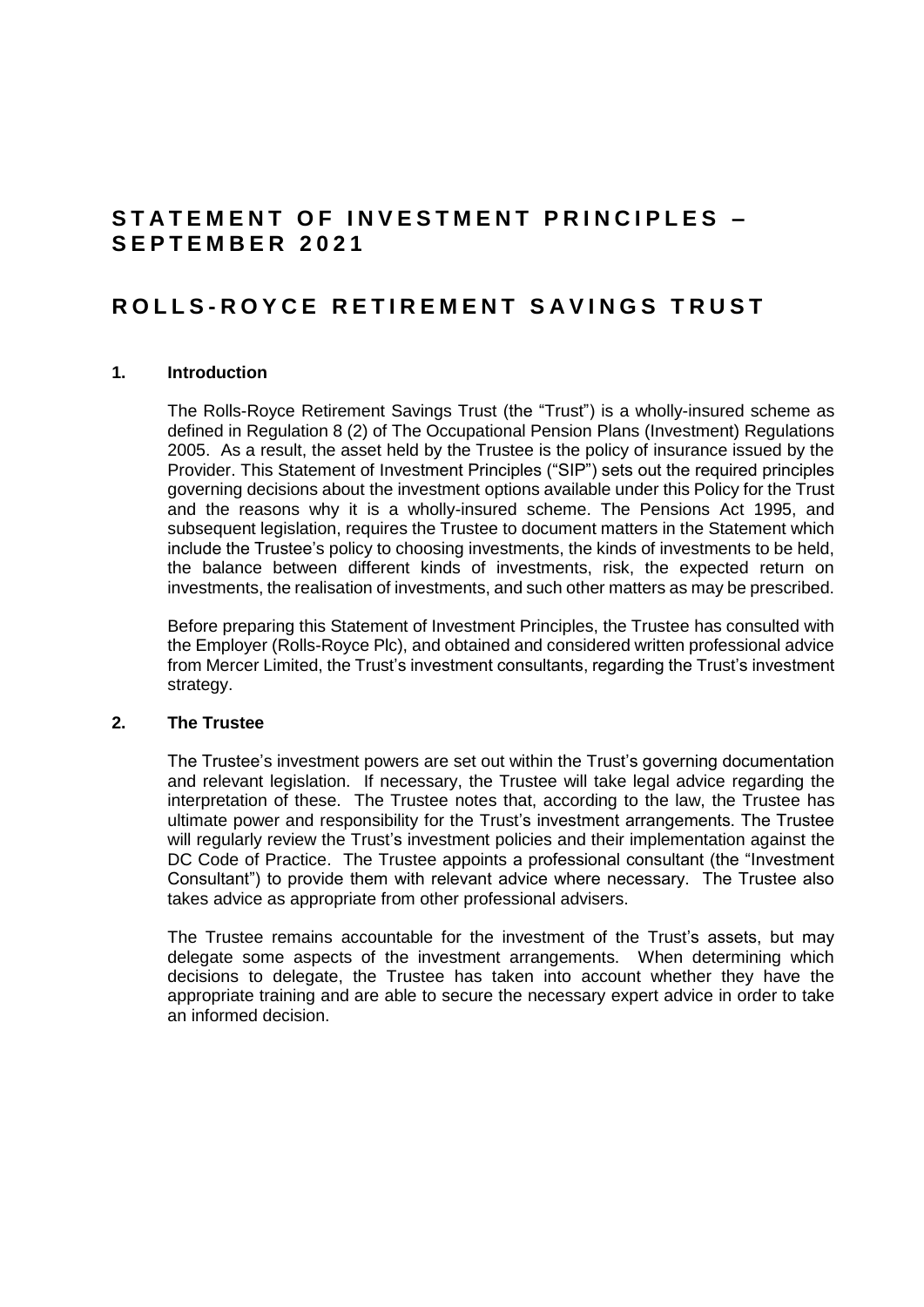# **3. Reasons for the wholly insured approach**

A wholly-insured scheme is where all the assets (excluding cash held in the Trustee's bank account) are held in one or more qualifying insurance policies. The Trustee, having reviewed the different options available in 2014 and having received the advice of its Investment Advisors, Mercer, continues to consider that a wholly-insured approach is an appropriate arrangement, having regard to the needs of the membership and the preferences of the Sponsoring Company.

This route enables the Trustee to provide Trust members with access to a comprehensive range of investment options that are sufficient to meet the Trustee's objectives (as set out in 4.1 below). These investment options are managed by a number of leading fund managers, via a single contractual relationship with the chosen provider, Aviva (formerly Friends Life), who deliver investment, administration and communications services, for the Trust. Fund switches and manager changes can be processed more efficiently with less risk than through alternative options, and members gain access to a reasonable range of services in addition to the Trust's investment options.

The Trustee will review the continued appropriateness of the wholly-insured approach at least triennially or more frequently if required.

#### **4. Investment Policy**

#### **4.1 Objectives**

The Trustee recognises that members have differing investment needs and that these may change during the course of members' working lives. The Trustee also recognises that members have different attitudes to risk. The members are responsible for their own investment decisions based on their individual circumstances. However, the Trustee recognises that members may not believe themselves qualified to take investment decisions.

The following encapsulates the Trustee's objectives:

- To make available a range of investment funds and lifestyle strategies that should enable members to tailor their own investment strategy to meet their own individual needs.
- Offer funds and lifestyle strategies which facilitate diversification and long term capital growth.
- Offer funds and lifestyle strategies that enable members to reduce risk in their investments as they approach retirement.
- Offer funds which mitigate the impact of sudden and sustained reductions in capital values or rises in the cost of providing benefits at retirement (cash, annuity purchase or drawdown).
- To structure the range of funds and lifestyle strategies, to provide a suitable number of funds and present this range in a manner which may make it easier for members to make investment decisions.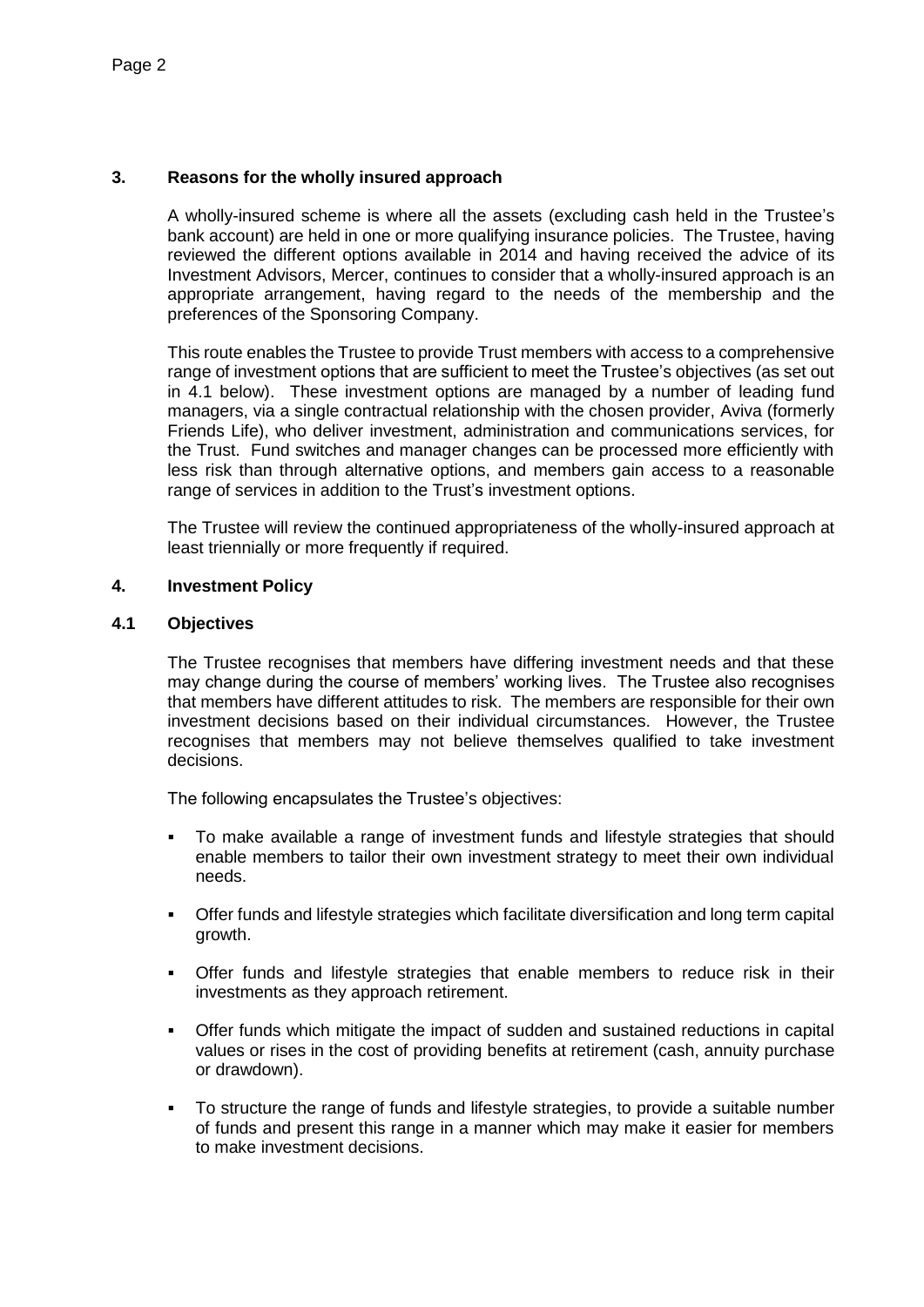To provide a default investment option for members until they make their own investment decisions.

The Trustee is responsible for deciding the range of funds and lifestyle strategies to offer to members. In determining what types of funds and lifestyle strategies are offered, the Trustee has taken investment advice regarding the suitability of investment vehicles considering factors such as: the asset class (or classes), the level of diversification and the nature of the investment objectives.

However, the Trustee has no influence over the investment aims of each fund used or how the investment managers choose the underlying investments within each fund, as the assets are pooled with many other investors to obtain economies of scale. Nevertheless, notwithstanding how the assets of each fund are managed, the Trustee regularly obtains professional advice to monitor and review the suitability of the funds provided and from time to time may change the managers or investment options.

The Trustee takes account of what it considers 'financially material considerations'. The above, as well Section 4.3 (Risk), sets out the Trustee's policies in relation to financially material considerations. The Trustee believes the appropriate time horizon for which to assess these considerations within should be viewed at a member level. This will be dependent on the member's age and when they expect to retire.

### **4.2 Environmental, Social and Corporate Governance (ESG) including Climate Change**

The following encapsulates the Trustee's ESG beliefs:

- The Trustee believes that environmental, social, and corporate governance factors can have a material impact on investment risk and return outcomes, and that good stewardship can create and preserve value for companies and markets as a whole.
- The Trustee also recognises that long-term sustainability issues, particularly climate change, present risks and opportunities that increasingly require explicit consideration within the investment decision making process.

The Trustee has given appointed investment managers full discretion in evaluating ESG factors, including climate change considerations, and exercising voting rights and stewardship obligations attached to the investments, in accordance with their own corporate governance policies and current best practice, including the UK Corporate Governance Code and UK Stewardship Code. Managers are also expected to be signatories to the United Nations-supported Principle for Responsible Investment (PRI) unless a suitable reason is provided for not being. As the assets of the Trust are invested in wholly insured arrangements with investments in pooled vehicles the Trustee accepts that the assets are subject to the investment fund managers' own policies in this area.

The Trustee considers how ESG, climate change and stewardship is integrated within investment processes when appointing new investment managers and monitoring existing investment managers. The Trustee has set a target that all equity investment managers be highly rated by Mercer for ESG integration and active ownership with a minimum rating of ESG3 or better, where possible. Monitoring is undertaken on a regular basis and is documented at least annually. The Trustee does not take into account ethical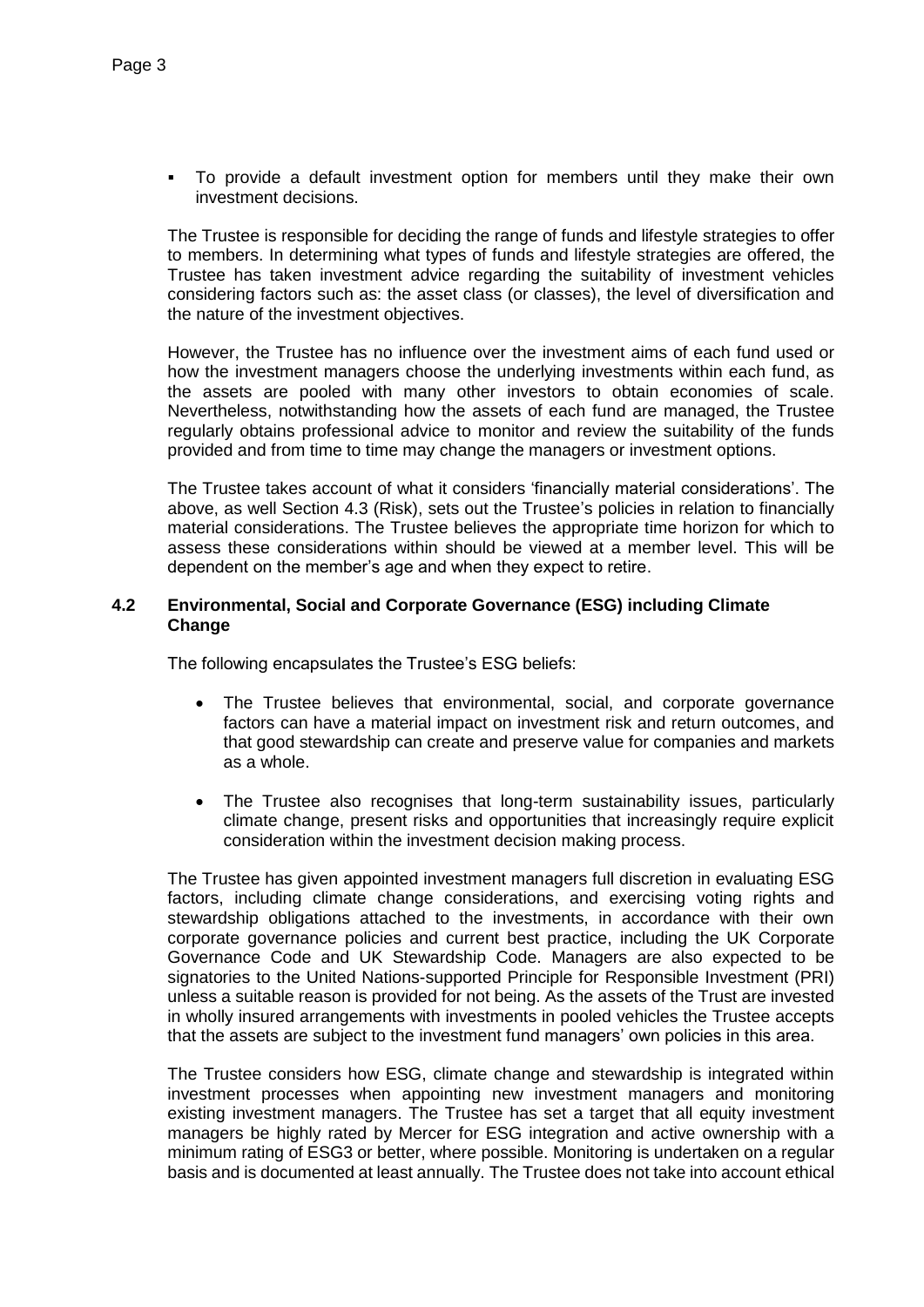views when choosing the funds available to members and in the investment strategies. However, the Trustee does offer a specific ethical fund in the self-select fund range.

The Trustee will engage with the provider and the investment managers as appropriate, and will ask investment managers to include appropriate risk metrics within their portfolio reporting within the framework of the Financial Stability Board's Task Force on Climate-Related Financial Disclosures (TCFD).

The Trustee also periodically reviews the appropriateness of offering individual ESG or sustainable investment choices available to members.

#### **4.3 Implementation and Engagement Policy**

#### **4.3.1 Aligning Manager Investments Strategy and Decisions with Trustee's policies**

Investment managers are appointed based on their capabilities and, therefore, their perceived likelihood of achieving the expected return and risk characteristics required for the asset class being selected. These characteristics will differ for each asset class so appointing a single manager is unlikely to be the most appropriate approach.

The Trustee will seek guidance from the Investment Consultant, where appropriate, for their forward looking assessment of a manager's ability to outperform over a full market cycle. This view will be based on the Investment Consultant's assessment of the manager's idea generation, portfolio construction, implementation and business management, in relation to the particular investment fund that the Plan offers to its members. The Investment Consultant's manager research ratings assist with due diligence and are used in decisions around selection, retention and realisation of manager appointments. The manager ratings are incorporated into the Trustee's monitoring reports,

The Trustee will review an appointment if the investment objective for a manager's fund changes to ensure it remains appropriate and consistent with the Trustee's wider investment objectives.

The Trustee invests in pooled investment vehicles so they accept that they have no ability to specify the risk profile and return targets of the manager, but appropriate mandates can be selected to align with the overall investment strategy.

The Trustee accesses funds via a platform, the chosen investment managers' continued appointment is based on their success in delivering the mandate for which they have been appointed to manage. If the Trustee is dissatisfied, then it will look to review the appointment.

#### **4.3.2 Evaluating Investment Manager Performance**

The Trustee receives investment manager performance reports on a quarterly basis, which present performance information over 3 months, 1 year, 3 years and 5 years (where available). The Trustee reviews the absolute performance and relative performance against a suitable index used as the benchmark and against the manager's stated target performance objective for both active and passive managers (over the relevant time period) on a net of fees basis.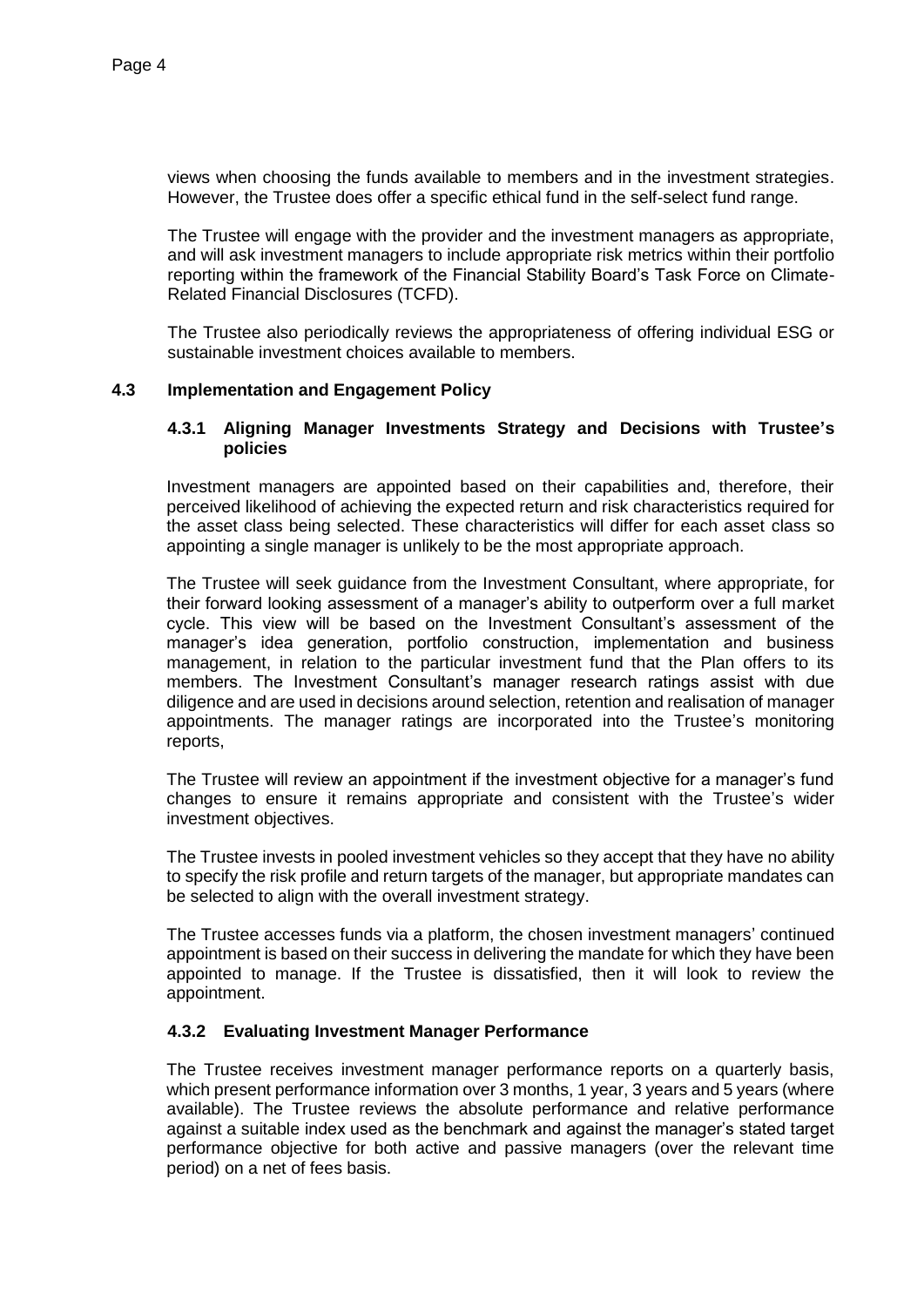The Trustee focuses on long-term performance but as noted above, may review a manager's appointment if:

- There are sustained periods of underperformance;
- There is a change in the portfolio manager;
- There is a change in the underlying objectives of the investment manager; or
- There is a significant change to the Investment Consultant's rating of the manager.
- There is a material change to the process used by the managers that will impact on its ability to meet the objectives set.

The investment manager is remunerated by way of a fee calculated as a percentage of assets under management.

# **4.3.3 Portfolio Turnover Costs**

The Trustee receives some Markets in Financial Instruments Directive (MiFID II) reporting from the investment manager. The Trustee will continue to monitor industry improvements concerning the reporting of portfolio turnover costs. In future, the Trustee may ask managers to report on portfolio turnover cost. They may assess this by comparing portfolio turnover across the same asset class, on a year-on-year basis for the same fund, or relative to the manager's specific portfolio turnover range in the investment guidelines or prospectus.

The Trustee considers portfolio turnover costs as part of the transaction cost charges disclosures provided for the annual Value For Members' assessment.

## **4.3.4 Manager Turnover**

The Trustee is a long-term investor and is not looking to change the investment arrangements on a frequent basis. For open-ended funds, there is no set duration for the manager selections. The Trustee will therefore retain an investment manager unless:

- There is a strategic change to the overall strategy that no longer requires exposure to that asset class or manager;
- The basis on which the manager was selected changes materially (e.g. manager fees or investment process); or
- The manager selected has been reviewed in line with 4.3.2 and the Trustee has decided to terminate the mandate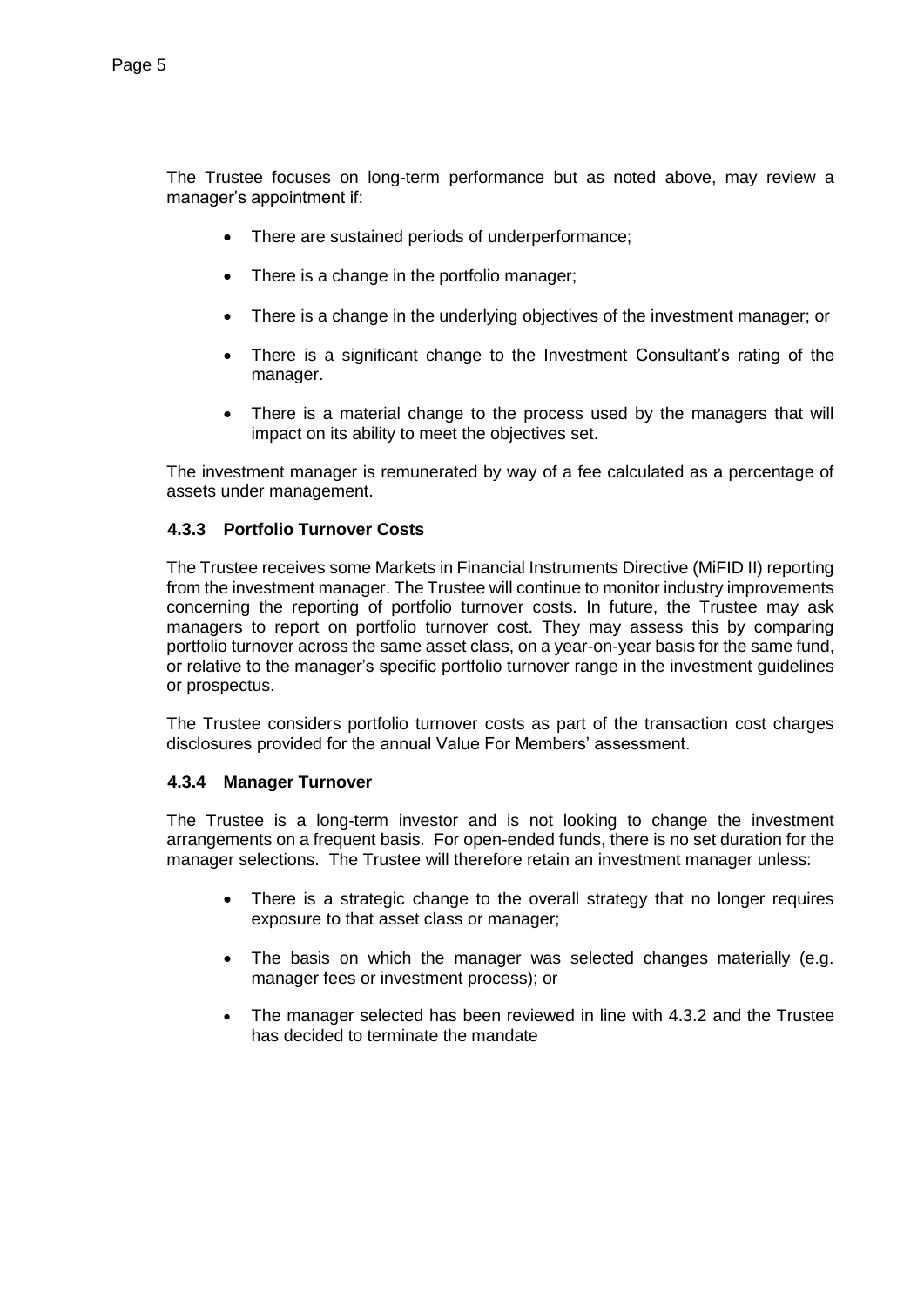### **4.4 Risk and Return**

The Trustee has considered risk from a number of perspectives. Risk is not considered in isolation, but in conjunction with expected investment returns and outcomes for members. The risks considered include:

- Risk of capital loss in nominal terms*.* The protection of capital, in the approach to retirement, in supporting the provision of benefits from the members' individual accounts is considered important and is managed by offering lifestyle options that naturally reduce risk over time and giving members access to options where loss of capital might be low.
- Risk of erosion by inflation*.* If investment returns lag inflation over the period of membership, the real (i.e.net of inflation) value of the members' individual accounts will decrease. The Trustee acknowledges that unexpectedly high future inflation is likely to cause a reduction in the real value of members' accounts. Members are provided with a choice of funds with a number expected to protect the real value of their savings. The impact is measured by considering long term performance trends.
- Risk of returns from day-to-day management not meeting expectations. This will lead to lower than expected returns to members. The Trustee recognises that the use of active investment management involves such a risk and offer a range of passive options to manage this risk. Manager performance is measured in the quarterly performance reports.
- Market risk*.* The value of securities, including equities and interest bearing assets, can go down as well as up. Members may not get back the amount invested. However, the Trustee realises that this risk is implicit in trying to generate returns above that earned by cash and accept this by investing in assets other than cash. The market risk experienced is considered within the triennial investment strategy reviews, which is an appropriate timeframe.
- Liquidity risk*.* Members are able to switch between investments on short notice, and may withdraw assets from the Trust when leaving employment, retiring or opting out of the Trust. The Trustee has been mindful of these liquidity requirements when selecting the range of fund options available to members and all options are daily dealing to mitigate this risk.
- Default risk. The value of interest bearing securities would be at risk if a bond issuer or licensed deposit taker defaults on their commitments. The Trustee offers options to members that offer investment grade or above bond investments to manage this risk
- Conversion risk*.* The costs of converting a member's accumulated defined contribution account into pension benefits at retirement is influenced by a number of factors and depends on how the member intends to take their benefits at retirement.
- Environmental, social and corporate governance (ESG) risks. ESG factors present financially material risks for companies and investors. These risks can take many forms but are often operational and/or reputational in nature. The Trustee's policy on managing these risks is provided in 4.2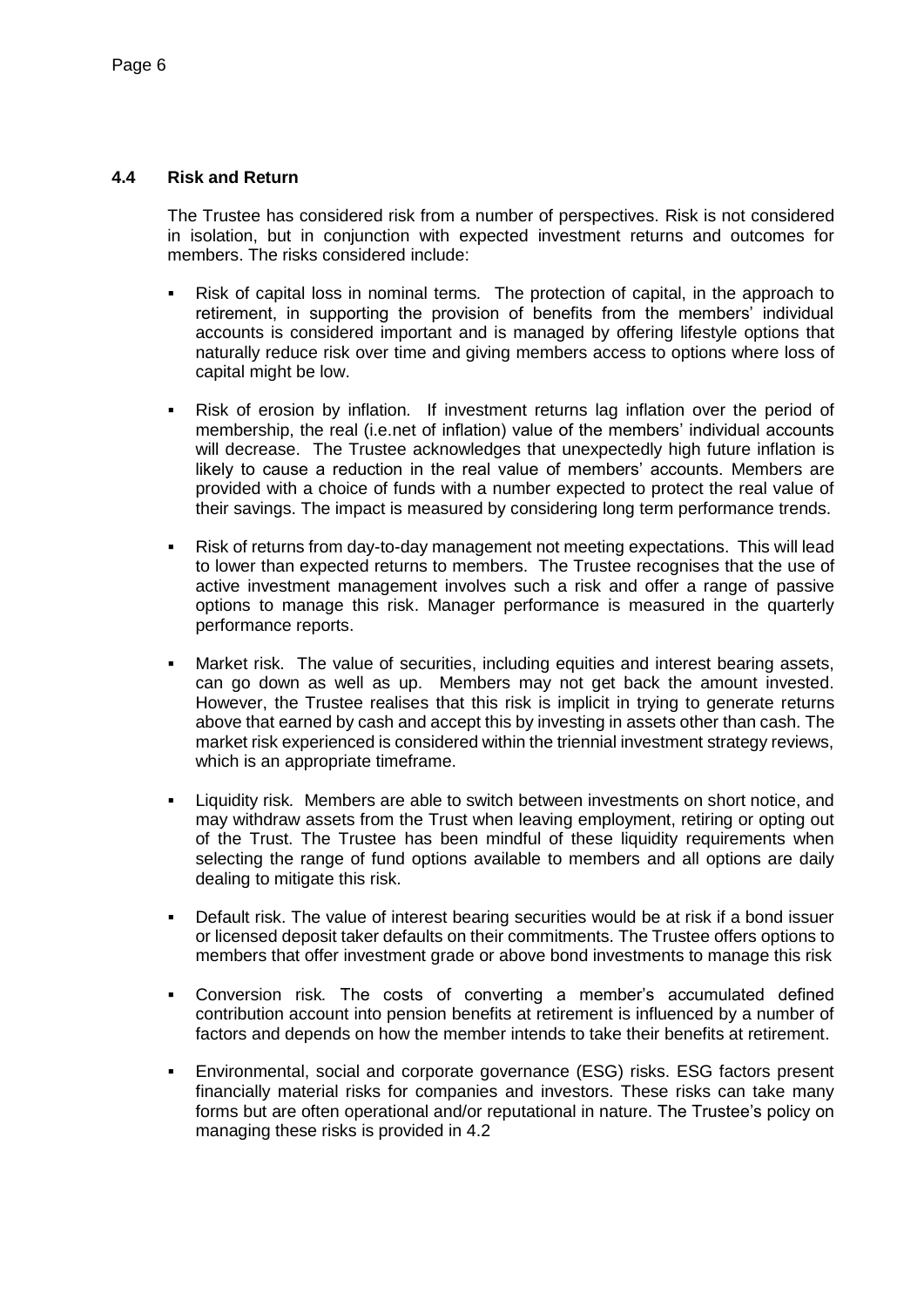Climate change risk. Climate change is a systemic risk which may materially affect the financial performance of certain asset classes, sectors and companies.

The Trustee recognises that all forms of investment carry some degree of risk. The Trustee has considered these risks when setting the investment strategy and ultimately the choice of funds and lifestyle strategies made available to members. Fund selections are also based on the Investment Managers' perceived likelihood of achieving the expected return and risk characteristics required for the asset class being selected for. The Trustee understands that this is not an exhaustive list of all the risks that the Trust faces.

The above items are in relation to what the Trustee considers 'financially material considerations'. The Trustee believes the appropriate time horizon for which to assess these considerations within should be viewed at a member level. This will be dependent on the member's age and their Selected Retirement Age.

#### **5. Investment Strategy**

#### **5.1 Range of Funds**

The Trustee believes, having taken expert advice, that it is appropriate to offer a range of investment funds and lifestyle strategies to allow members to tailor their own investment strategy. The Trustee will determine the range of funds and lifestyle strategies to be made available to meet a range of member needs taking into account the risks set out above. Members can combine the investment funds in any proportion in order to determine the balance between different kinds of investments. This will also determine the expected return on a member's assets and should be related to the member's own risk appetite and tolerances. Each of the available funds is considered to be diversified across a reasonable number of underlying holdings / issuers.

A range of asset classes has been made available, including: developed market equities, emerging market equities, money market investments, gilts, index-linked gilts, diversified growth funds and pre-retirement funds. Details of the range of funds available, including fees, benchmark and objectives are set out in the Appendix to the SIP.

The Trustee has also provided the option for members to select one of three lifestyle strategies targeting an annuity purchase, withdrawing savings in the form of income drawdown and thirdly, a cash lump sum at retirement. Two of these lifestyle strategies are also default investment options (see Section 5.2), where members who do not make their own choices are automatically invested, depending on their categorisation.

Following an investment strategy review carried out in 2018, the Trustee decided to consolidate the lifestyle strategies from six to the three strategies noted above to offer one lifestyle strategy per targeted retirement objective.

In moving members to these new lifestyle strategies, the Trustee decided to introduce a temporary Interim Lifestyle for three years to facilitate the change, specifically for members in the previous Medium Risk Lifestyles with 39 to 20 years to retirement, with the view to avoid an immediate significant change in their equity allocation. Further details of the lifestyle strategies and the interim lifestyle strategy, including the underlying allocations of the lifestyle strategies throughout a member's working life are set out in the Appendix to the SIP. Members within two years from their selected retirement dates at 23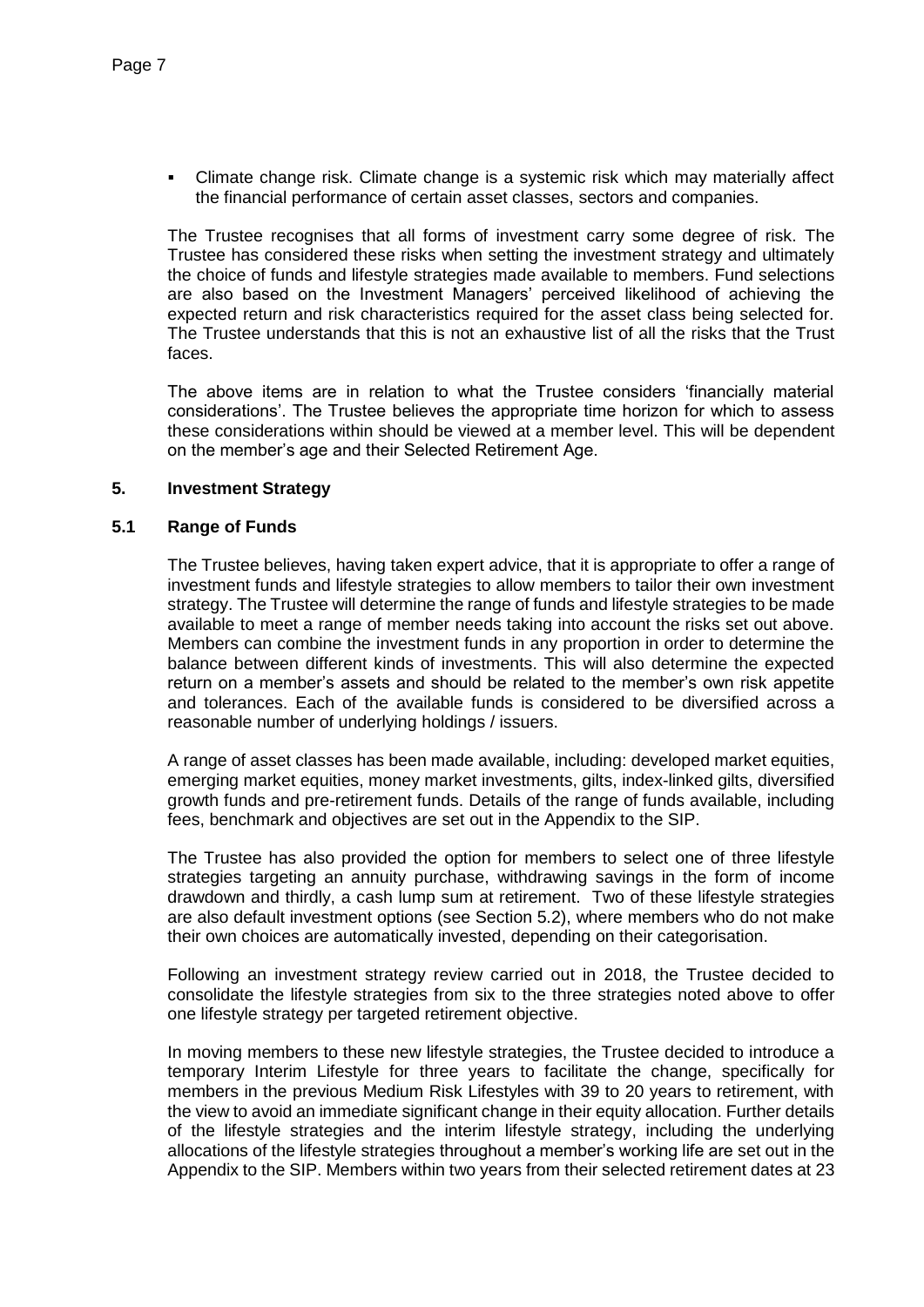January 2019 i.e. the transition date remained in the legacy lifestyle strategies unless they chose otherwise. These legacy lifestyle strategies are closed to new members but will continue to be monitored by the Trustee until members are no longer invested and are noted under 5.2.2.The Trustee regularly reviews the suitability of the funds provided and from time to time may change funds or introduce additional investment options.

## **5.2 Default Investment Options**

### **5.2.1 Current Lifestyle Strategies**

The Trustee recognises that the Trust has three distinct groups of members:

- **Top-up members** who have a Defined Benefit entitlement through a separate occupational pension arrangement with the Sponsoring Company;
- **AVC members** who have a Defined Benefit entitlement through a separate occupational pension arrangement with the Sponsoring Company and whose money purchase AVCs were transferred into the Trust in late 2016; and
- **2008, Energy and Standard ("2008") members** who have only DC benefits.

Following the investment strategy review carried out in 2018, the Trustee has chosen default investment options which they believe to be suitable, for each group. The Default Investment Option for AVC and for 2008 members is the Drawdown Lifestyle and for Topup members is the Cash Lifestyle.

The aims of the Default Investment Options, and the ways in which the Trustee seeks to achieve these aims, are detailed below:

To generate long term growth during the accumulation phase of the strategies whilst mitigating downside risk.

*The default investment options' growth phase invests in equities and other growthseeking assets (through two multi-asset diversified growth funds) to reduce the risk of poor investment outcomes.*

To provide strategies that reduce investment risk for members as they approach retirement.

*As a member's pot grows, investment risk will have a greater impact on member outcomes. Therefore, the Trustee believes that a strategy that seeks to reduce investment risk as the member approaches retirement is appropriate. Moreover, as members approach retirement, the Trustee believes the primary aim should be to provide protection against a mismatch between asset values and the expected costs of retirement benefits.* 

#### 2008, Energy and Standard and AVC Members

Based on the Trustee's understanding of 2008 and AVC members' circumstances, and having regard to likely future developments, the Trustee believes that an investment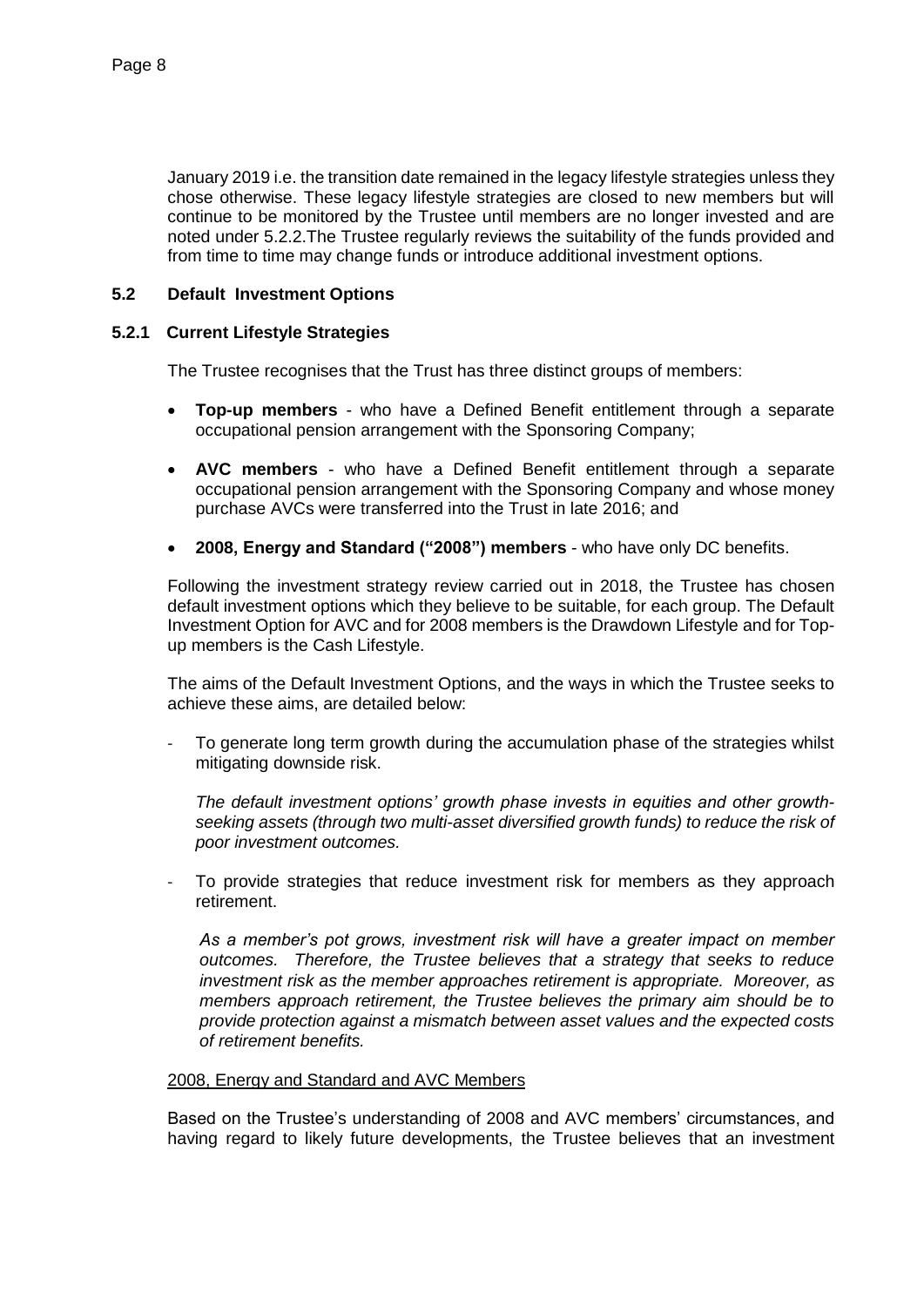strategy that targets income drawdown at retirement is likely to reflect a typical member's choice of how they take benefits at retirement.

These aims are achieved via automated lifestyle switches over the 10 year period to a member's target retirement date. Investments are gradually switched from the growth investment with a significant equity content into a blend of multi-asset diversified growth funds (that aim to deliver the potential for future investment growth while gradually reducing the level of volatility experienced by members) and Cash, for capital preservation purposes and in the expectation that members will typically want to take maximum permitted tax free cash at retirement.

#### Top-Up members

Based on the Trustee's understanding of Top-Up members' circumstances, the Trustee believes that an investment strategy that targets full cash withdrawal at retirement is likely to reflect a typical member's choice of how they take benefits at retirement.

These aims are achieved via automated lifestyle switches over the 10 year period to a member's target retirement date. Investments are gradually switched from the growth investment with a significant equity basis into Cash, for capital preservation purposes, at retirement.

## **5.2.2 Interim and Historic Arrangements**

The Trustee regularly reviews the lifestyle strategies and self-select fund range and, if deemed appropriate, makes changes to the managers. Making changes within the lifestyle strategies and moving members to these new allocations without member consent results in these funds also being determined to be 'default investment options' according to legislation and as such, requires additional disclosures. Therefore, from 6 April 2018, changes made as a result of the investment strategy review in 2017-8 meant the following lifestyle strategies are considered default investment options:

- Annuity Lifestyle
- Interim Lifestyle

## **Annuity Lifestyle**

The Annuity Lifestyle aims to protect members' investments against annuity price fluctuations in the run up to retirement and is suitable for members considering taking a level or fixed annuity in retirement. These aims are achieved via automated lifestyle switches over the ten year period to a member's target retirement date. Investments are gradually switched from the growth investment with significant equity content to the Pre-Retirement Fund (a fund whose aim is to match ongoing changes in annuity prices) and Cash, for capital preservation purposes and in the expectation that members will typically want to take the maximum permitted tax free cash at retirement.

Further details of the Annuity Lifestyle option are set out in the Appendix to the SIP.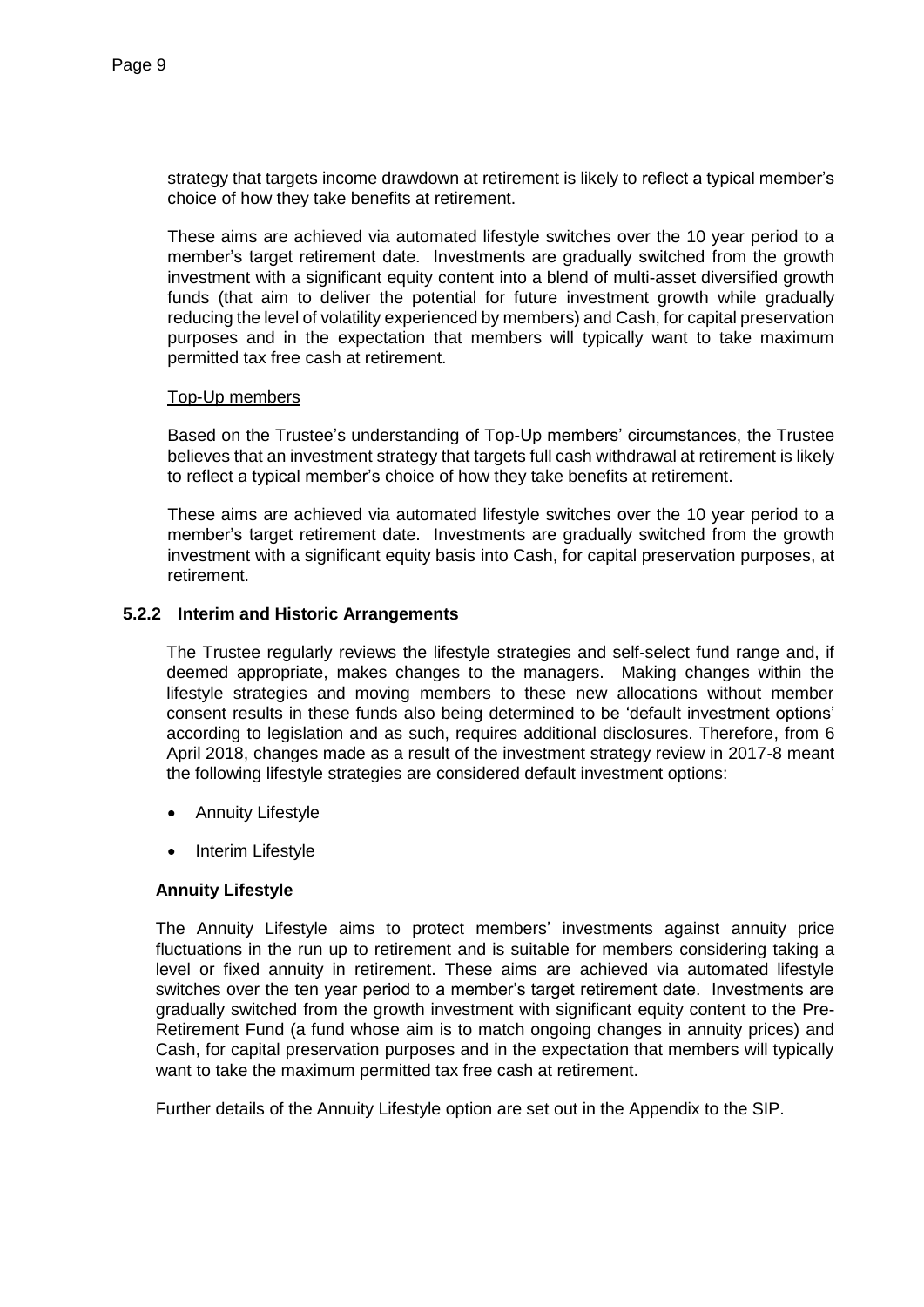#### **Interim Lifestyle**

The Trustee has introduced a temporary Interim Lifestyle over three years, for members in the Medium Risk Lifestyles with 39 to 20 years to retirement, with the view to avoid an immediate significant change in their equity allocation. This however, excluded all members who joined the Trust less than one year before the implementation date.

The interim lifestyle strategy intends to smooth the change in asset allocation of members 39 – 20 years to retirement, over a three year period, on the basis that these members would likely experience the most significant change in fund value due to equity market volatility. The interim lifestyle strategy contains a transition portfolio that would gradually increase its equity allocation over the three years so that members reach the desired new strategy allocation by the start of the fourth year. The shape of the allocation to the Transition Portfolio was designed to minimise (but not completely remove) the short term trades arising due to equities being sold in the interim lifestyle glidepath and bought in the transition portfolio.

Further details of the Interim Lifestyle option are set out in the Appendix to the SIP.

The Trustee will continue to review the Default Investment Options over time, taking into consideration retirement experience and changes in member demographics and apply the necessary governance actions for default investment options.

#### **5.2.3 Default Policies**

The Trustee's policies in relation to the Default Investment Options are detailed below:

- The Default Investment Options manage investment risks through a diversified strategic asset allocation consisting of traditional and alternative assets. Risk is not considered in isolation, but in conjunction with expected investment returns and outcomes for members. In designing the Default Investment Options, the Trustee has explicitly considered the trade-off between risk and expected returns. All the risks outlined in Section 4.3 are also considered as part of designing the Default Investment Options.
- Assets in the Default Investment Options take into account the objectives in section 4.1 and the policies in relation in risk in 4.4 and are considered together to ensure that assets are invested in the best interests of members, taking into account the profile of members and which investment option would be suitable for them. In particular, the Trustee considered the make-up of the Trust's membership when deciding on the Default Investment Options.
- Members are supported by clear communications regarding the aims of the Default Investment Options and the access to alternative investment approaches. If members wish to, they can opt to choose their own investment strategy or an alternative Lifestyle Fund on joining but also at any other future date. Moreover, members do not have to take their retirement benefits in line with those targeted by the Default Investment Options; the target benefits are merely used to determine the investment strategy held pre-retirement.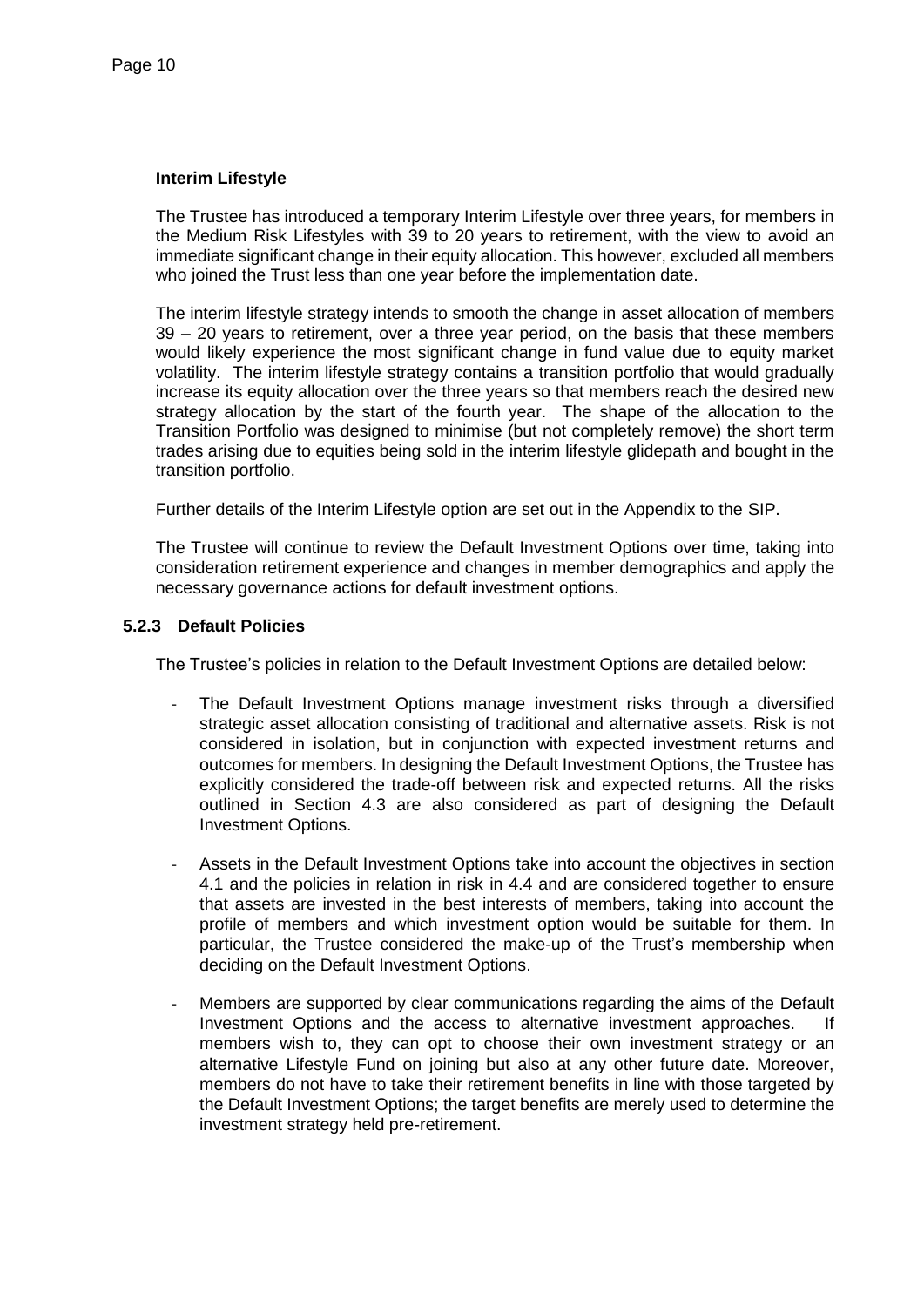Assets in the Default Investment Options are invested in daily traded pooled funds which hold highly liquid assets. The pooled funds are commingled investment vehicles which are managed by various Investment Managers. The selection, retention and realisation of assets within the pooled funds are managed by the respective Investment Managers in line with the mandates of the funds. Likewise, the Investment Managers have full discretion (within the constraints of their mandates) on the extent to which social, environmental or ethical considerations are taken into account in the selection, retention and realisation of investments. The Trustee's full policies on social, environmental or ethical considerations are detailed in Section 4.2 of this statement.

Taking into account the demographics of the Trust's membership and the Trustee's views of how the membership will behave at retirement, the Trustee believes that the current Default Investment Options are appropriate and will continue to review these over time, at least triennially, or after significant changes to the Trust's demographic, if sooner. The Trustee does not take into account member views when choosing the funds available to members and in the investment strategies.

Further details of the Default Investment Options are set out in the Appendix to the SIP.

## **6. Day-to-Day Management of the Assets**

The Trustee delegates the day-to-day administration and management of the assets to the Provider and the underlying investment managers. The Trustee has taken steps to satisfy themselves that the Provider and underlying fund managers have the appropriate knowledge and experience for managing the Trust's investments and they are carrying out their work competently.

The Trustee regularly reviews the continuing suitability of the Trust's investments including the appointed Provider and the funds and lifestyle strategies utilised, and these may be amended from time to time. However, any such adjustments would be done with the aim of ensuring the overall level of risk is consistent with that targeted.

## **7. Realisation of assets**

The Investment Managers have responsibility for the realisation and trading of the underlying assets. The day-to-day activities which the Investment Managers carry out for the Trustee are governed by the arrangements between the Investment Managers and the Provider. All funds available are daily priced and trade daily.

#### **8. Compliance**

The Trustee will monitor compliance with this Statement regularly, and in any event will review this Statement at least once every three years or sooner if there is any significant change in investment strategy. The Statement will also be reviewed in response to any material changes to any aspects of the Trust and its finances, which are judged to have a bearing on the stated investment policy. Any such review will be based on written expert investment advice and will be in consultation with the Trustee and Sponsoring Company.